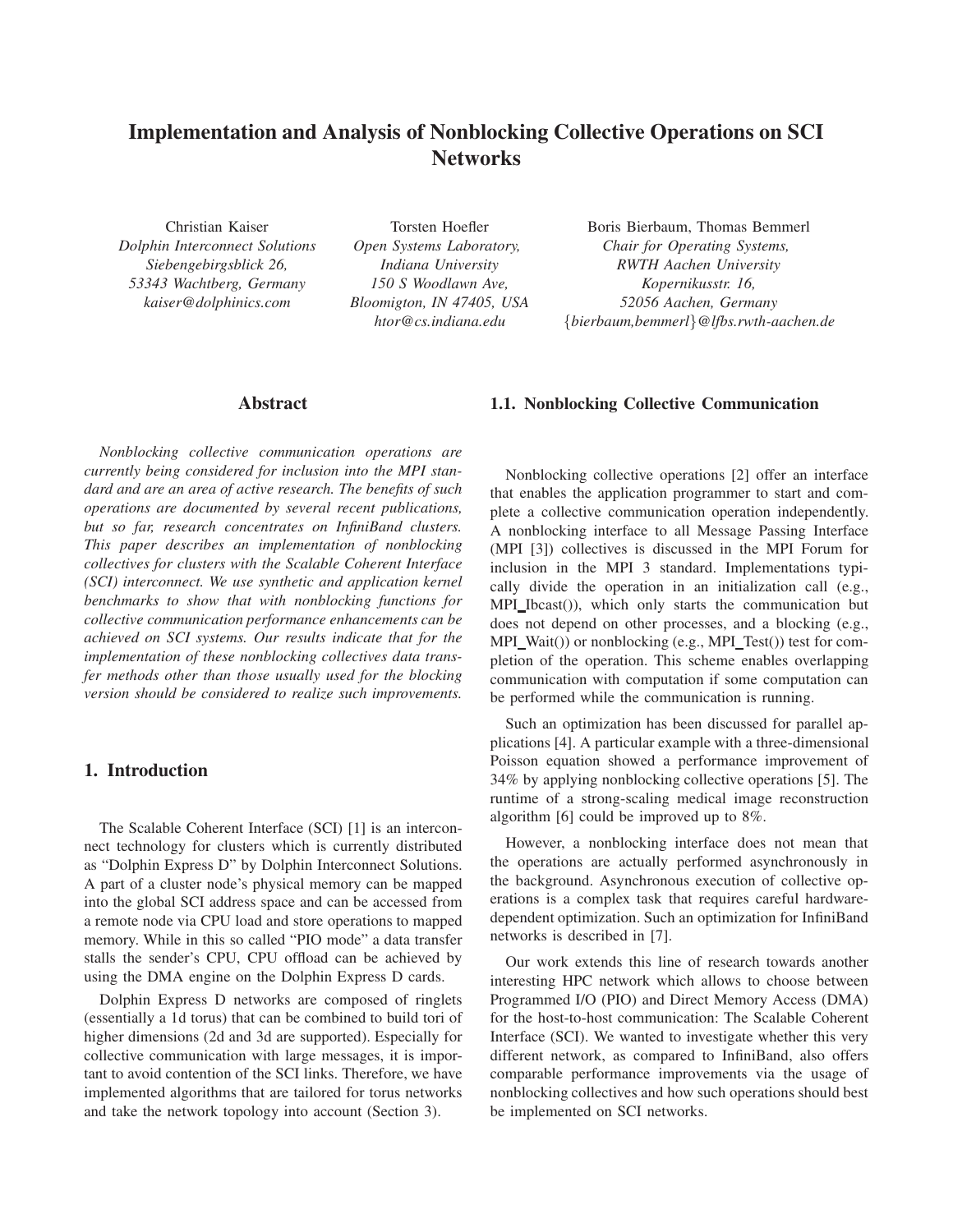#### **1.2. Related Work**

Several research groups begin the implementation of optimized nonblocking collective operations. The baseline is set with LibNBC [2] which only requires MPI to run. However, its algorithms are generic, without special hardware optimizations. LibNBC fully relies on the MPI library's asynchronous progression. An optimized version of the library was implemented for InfiniBand [7] and shows significant better performance for the communication time as well as asynchronous progression. IBM's Component Collective Messaging Interface (CCMI [8]) also implements optimized nonblocking collective operations for different architectures.

Several research groups have investigated blocking collective communication operations on SCI clusters. [9] describes the combination of DMA and PIO in pipelining algorithms for Broadcast, Reduce, and Allreduce. We used the ideas presented in [10] to tailor our algorithms for torus networks. [11], [12], [13] describe an SCI optimized MPI implementation, including algorithms and benchmark results for collective operations. To the best of our knowledge, the implementation of nonblocking collective operations on SCI networks has not been analyzed before.

## **2. Implementation**

On our test cluster equipped with current-generation SCI hardware (see Section 4), a CPU store of 4 Byte to a remote memory location stalls the CPU for 200 ns if the I/O pipeline is fully saturated. On idle, it just stalls the processor for the duration of that single instruction. It takes between 1.3 and  $1.4 \mu s$  for this data to arrive on the remote node and we have measured a maximum throughput of 325 MiB/s with PIO transfers.

Using the DMA engine adds a constant overhead to each data transfer for setting up the DMA queue and requires an additional local data transfer at the receiver's side. In our measurements, DMA transfers achieved a maximum throughput of 195 MiB/s and an 8 Byte transfer (the minimum possible size) took  $34.5 \mu s$ . Although using the DMA engine seems to be a natural choice when implementing nonblocking collectives to achieve overlap between calculation and communication, the performance difference between PIO and DMA motivates the investigation of all implementation alternatives.

In fact, NMPI, an MPICH2-based MPI implementation for SCI clusters, uses polling (PIO) to detect incoming messages and does not utilize the DMA engine, even for nonblocking point-to-point operations. This eliminates the possibility of overlap completely [14]. Polling may be avoided by exploiting remote interrupts, which are triggered by a smalllatency remote write that notifies the blocked receiver. The "SuperSockets" kernel module from Dolphin, which we used for benchmarking together with Open MPI's TCP Byte Transport Layer (BTL), does not use DMA, but PIO and remote interrupts to provide low-latency, high-throughput STREAM sockets over SCI [15].

#### **2.1. The SCI Collectives Library**



Figure 1. Architecture of the SCI Collectives Library

As a tool to evaluate our implementations, we used the SCI Collectives library (SCIColl) [16]. Fig. 1 shows its position between higher-level software, coupled via adapter modules, and the lower-level SISCI (*Software Infrastructure for SCI*) [17] interface to the SCI interconnect. Among other functionality, SISCI provides operations to import and export memory regions for PIO and to setup DMA transfers.

So far, we had already implemented several blocking collective operations and adapter modules for Open MPI and NMPI to give these MPI implementation access to these optimized functions. The adapter modules also provide a registration interface for point-to-point operations, such that the SCI Collectives library can use these functions from the MPI libraries. We added nonblocking collectives to the SCIColl core plus a new adapter module for the LibNBC interface to be able to use the benchmarks described in Section 4.

#### **2.2. Implementation Considerations**

We evaluated several alternatives in order to find the optimal implementation for nonblocking collective operations over SCI networks. This also allows us to compare our implementation decisions to those that have been made while implementing nonblocking collective operations on Infini-Band networks, a technology that is significantly different to SCI.

As the main purpose of nonblocking communication operations is the overlapping of computation and communication, using a communication co-processor to offload the CPU seems a natural choice when implementing nonblocking collectives. This choice is certainly being made on Infini-Band networks, but given the shortcomings of the DMA engines on our SCI cards, as described in Section 2, the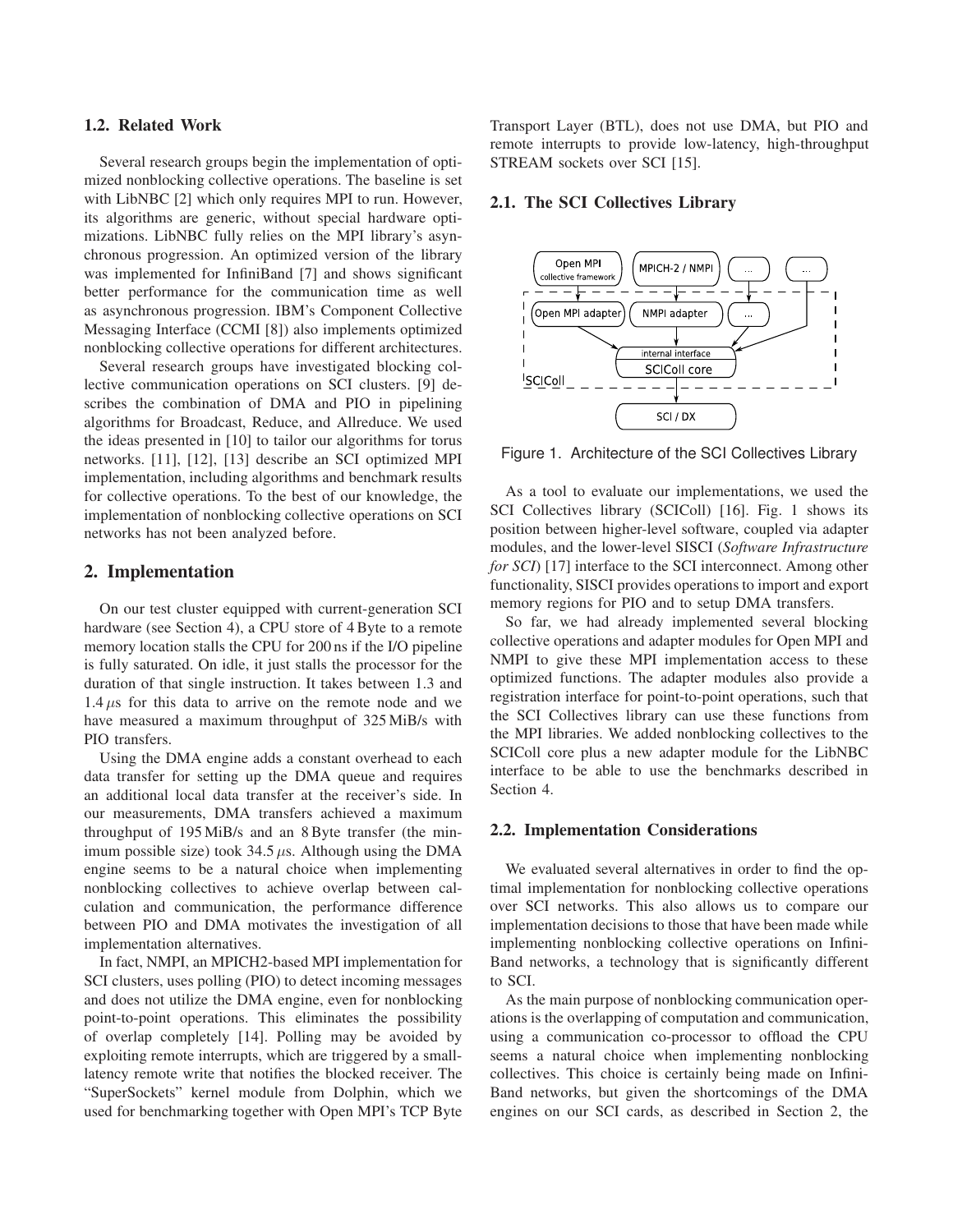question was whether PIO transfers were preferable in this case even if this eliminates the possibility of overlap. Apart from overlap, parallel applications may benefit from a reduction of blocking wait times that occur because of process skew and network jitter. Minimizing these wait times with nonblocking collectives is independent of the transfer method.

Another open question was the use of parallel threads to achieve asynchronous progress, without a DMA engine. There are several things to say against a multi-threaded implementation of nonblocking collective operations [2], but we wanted to try this out nonetheless.

As a result of these considerations we implemented the following types of nonblocking collective operations in SCIColl:

- single-threaded with DMA transfers that needs manual progress
- single-threaded with PIO transfers that needs manual progress
- additional communication thread with DMA transfers
- additional communication thread with PIO transfers

## **3. Collective Operations**

So far, we have nonblocking block and vector variants of Gather and Alltoall available in the first version of the SCIColl Library. The rationale for choosing these communication patterns first was the availability of application kernel benchmarks that use these in a nonblocking manner (Section 4.2). We will explain our implementation choices in the following.

#### **3.1. Gather**

We have implemented four gather algorithms: *Binary Tree*, *Binomial Tree*, *Flat Tree* (essentially all processes sending to the root process at the same time, without any coordination), and *Sequential Transmission*, which is like *Flat Tree*, but the messages are sequentialized by the root processes sending a signal to the other processes to trigger the data send operation.

Our gather algorithms communicate in a way that is aware of the torus topology of the SCI network. The basic idea is the association of the processes to virtual ranks that reflect the processes' order in a Hamiltonian Path [10] through the 2d torus as shown in Fig. 2 (a). Because the SCI links are unidirectional, sending, for example, from node 0 to node 2 and from node 1 to node 3 concurrently may cause contention of the link from node 1 to node 2 in the case of large messages. Our Binomial Tree gather algorithm as shown in 2 (b) communicates in a way that avoids sending two messages over the same link during any step. We ignore other traffic, such as acknowledgment packets here, but this is feasible for large messages as the data packets are much longer than packets of any other type in this case.

For the vector variant we implemented a *Flat Tree* and *Sequential Transmission* only. The *Sequential Transmission* has been implemented as a DMA and a PIO variant. All other variants are PIO-only implementations. As nonblocking variants, we support all blocking variants in an additional communication thread and the *Sequential Transmission* with an additional progress functionality in a single thread.



Figure 2. Avoiding Link Contention in a 4x4 SCI Torus

### **3.2. Alltoall**

For the Alltoall communication scheme, we considered four approaches: The algorithm developed by *Bruck* et al. [18], a *Pairwise Exchange* in  $N - 1$  steps if N is an even number of processes [19], a *Ring* algorithm with recursive doubling in which a Hamiltonian Path is used to established the order of the processes in the ring [11], [19], and a *Flat*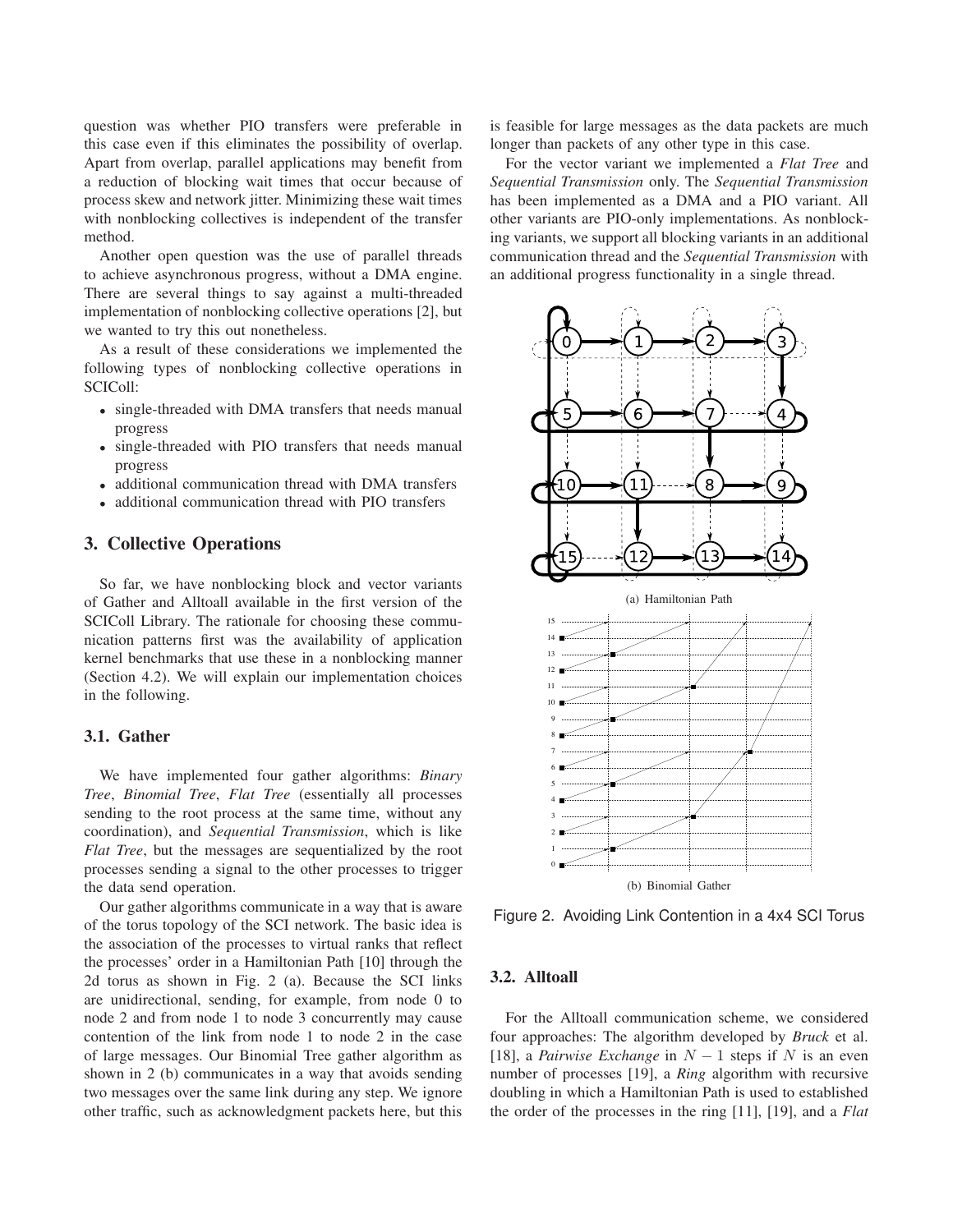*Tree* function that just posts all send and receive operations and waits for completion.

All four variants are available as blocking functions and as nonblocking functions using an additional communication thread. Out of these, the *Pairwise Exchange* algorithm has been implemented with DMA as a single-threaded, nonblocking function. The same holds true for the vector variant, except that we do not have functions using the *Bruck* or *Ring* algorithms available here.

# **4. Benchmark Results**

Benchmark results were obtained at the Chair for Operating System's PD Cluster, consisting of 16 nodes in a 4x4 2d SCI torus, each equipped with a single Pentium D (dual core) processor running at 2.8 GHz, 2 GiB RAM and a D352 SCI card from Dolphin. The nodes are also attached to an InfiniBand Switch (x4, DDR) via Mellanox MHGS18-XT HCAs. We used Open MPI 1.2.8, NMPI 1.3.1, and NBCBench 1.0.

#### **4.1. Synthetic Benchmark Results**

First, we discuss some microbenchmarks in order to assess the minimal communication overhead of the different implementations. In Figure 3, we compare the overheads of:

- **LibNBC/NMPI/SCI** LibNBC over NMPI (SISCI),
- **LibNBC/Open MPI/SCI** Open MPI's TCP BTL over SuperSockets,
- **SCIColl/SCI** the SCIColl library over SCI (SISCI),
- LibNBC/Open MPI/IB Open MPI's openib BTL over InfiniBand

We used NBCBench to gather these overhead results. NBCBench starts a nonblocking operation, and tries to overlap the communication with computation. Figure 3 shows the remaining overheads (nonoverlappable communication parts) for Gather and Alltoall. We see that NMPI and the SuperSockets implementation allow very little or no overlap. The SCIColl library shows significant performance improvements by optimizing the overlap of communication and computation. To achieve this, it uses the *Sequential Transmission* Algorithm for Gather and the *Pairwise Exchange* Algorithm for Alltoall with DMA transfers. Both were executed in a single thread and progressed every 2048 bytes. In comparison to the faster InfiniBand, we see that the SCIColl library enables higher overlap than LibNBC with Open MPI. However, we also see in the experiments experiments, that the InfiniBand-optimized LibNBC performs better than any SCI configuration. This is mostly due to the higher bandwidth and highly optimized DMA implementation of the InfiniBand network. In the following, we analyze the different SCI configurations with several application kernel benchmarks in the next section.



Figure 3. Communication Overhead measured with NBCBench

We would expect a constant overhead for SCIColl with growing message-sizes as the DMA setup costs are constant for all message sizes. Since we test for progress every 2048 bytes we add an overhead that grows with the message size.

#### **4.2. Application Benchmark Results**

We used three application kernel benchmarks to show the feasibility of using nonblocking collective operations on SCI networks: a Conjugate Gradient Solver (CG) [5], a parallel Compression benchmark (PC) [2], and a three-dimensional Fast Fourier Transform kernel (FFT) [20]. In the CG benchmark, each process overlaps computation with the exchange of halo zones with its six neighboring processes in a threedimensional grid. This Communication is performed with a blocking or nonblocking Alltoallv operation. PC compresses data in parallel and gathers the results with a blocking or nonblocking Gatherv operation (pipelined). The FFT kernel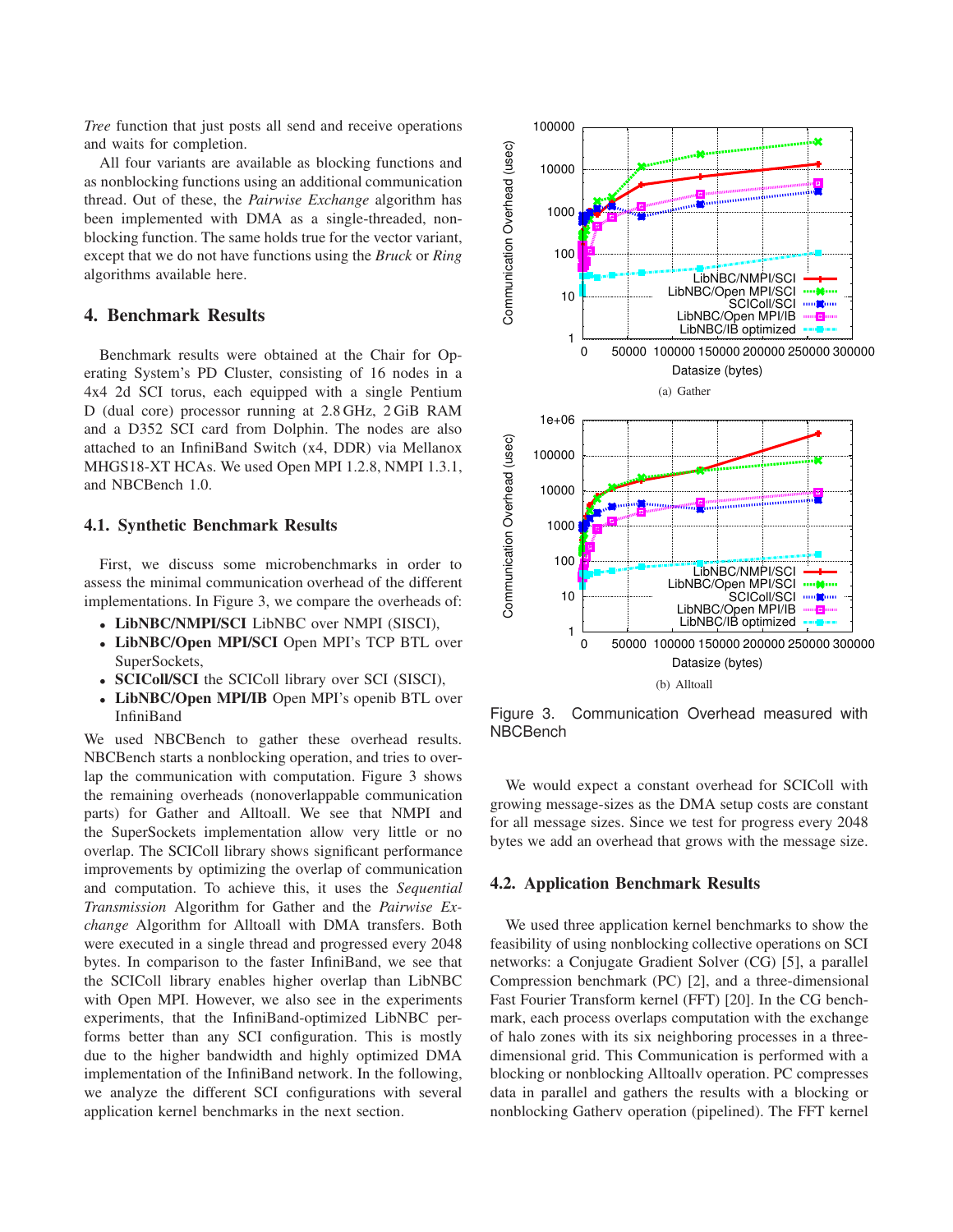performs a parallel matrix transpose with a blocking or nonblocking Alltoall operation. A three-dimensional FFT is split into three one-dimensional FFTs and the data redistribution for the z transformation is overlapped with the transformation in the other two dimensions which do not require communication among processes.



Figure 4. Comparison of different Algorithms with Application Kernel Benchmarks

These benchmarks compare blocking MPI collectives with

nonblocking LibNBC collectives. Fig. 4 shows the results for 32 processes, comparing the different algorithms we implemented. Unless marked with "manual" (for "manual progression"), the nonblocking algorithms are just like their blocking counterparts, but executed in an additional communication thread. The following findings can be drawn from Fig. 4:

- Moving the collective communication to an additional thread almost always increased the application performance, although with 32 application processes and PIO transfers, this led to having more active threads than processor cores.
- As the algorithms stayed the same, moving them into a separate communication thread should preserve the relative performance among them. But there are a few exceptions to this rule.
- For all three collective operations measured, the singlethreaded implementation, i.e., one that requires manual progress, using the DMA engine turned out to be the best choice for the SCIColl library in the nonblocking case, whereas for the blocking versions, PIO based implementations performed best. That means that using the DMA engine should be considered seriously when implementing nonblocking collectives on SCI networks, although it is usually not used for blocking collectives.

Please note that we had some issues with the SCI card's DMA engine that occasionally caused the FFT and CG runs to last extremely long, the results shown here are best case results.

Fig. 5 compares the SCIColl library with Open MPI (communicating via TCP over SuperSockets) and NMPI. For our implementation, only the results for the best-performing algorithms are shown. Neither Open MPI nor NMPI communicates with DMA here. For all three benchmarks and all three communication libraries, the benefits of using nonblocking collectives are clearly visible. This is especially true for the CG and FFT (using  $Alltoall(v)$ ) results for Open MPI, we attribute this to the combination of PIO and remote interrupts inside of SuperSockets. The results for the SCIColl library in Fig. 5 (b) differ from those in Fig. 4 (b) because they are from runs with different system software versions. We still need to investigate the reason for the comparably good results of Open MPI in the PC benchmark (using Gather).

# **5. Conclusion and Outlook**

We show that parallel applications may benefit from the use of nonblocking collective communication operations on SCI clusters. We evaluated different implementation alternatives for such operations. Although usually, including the implementation of blocking collective operations, Programmed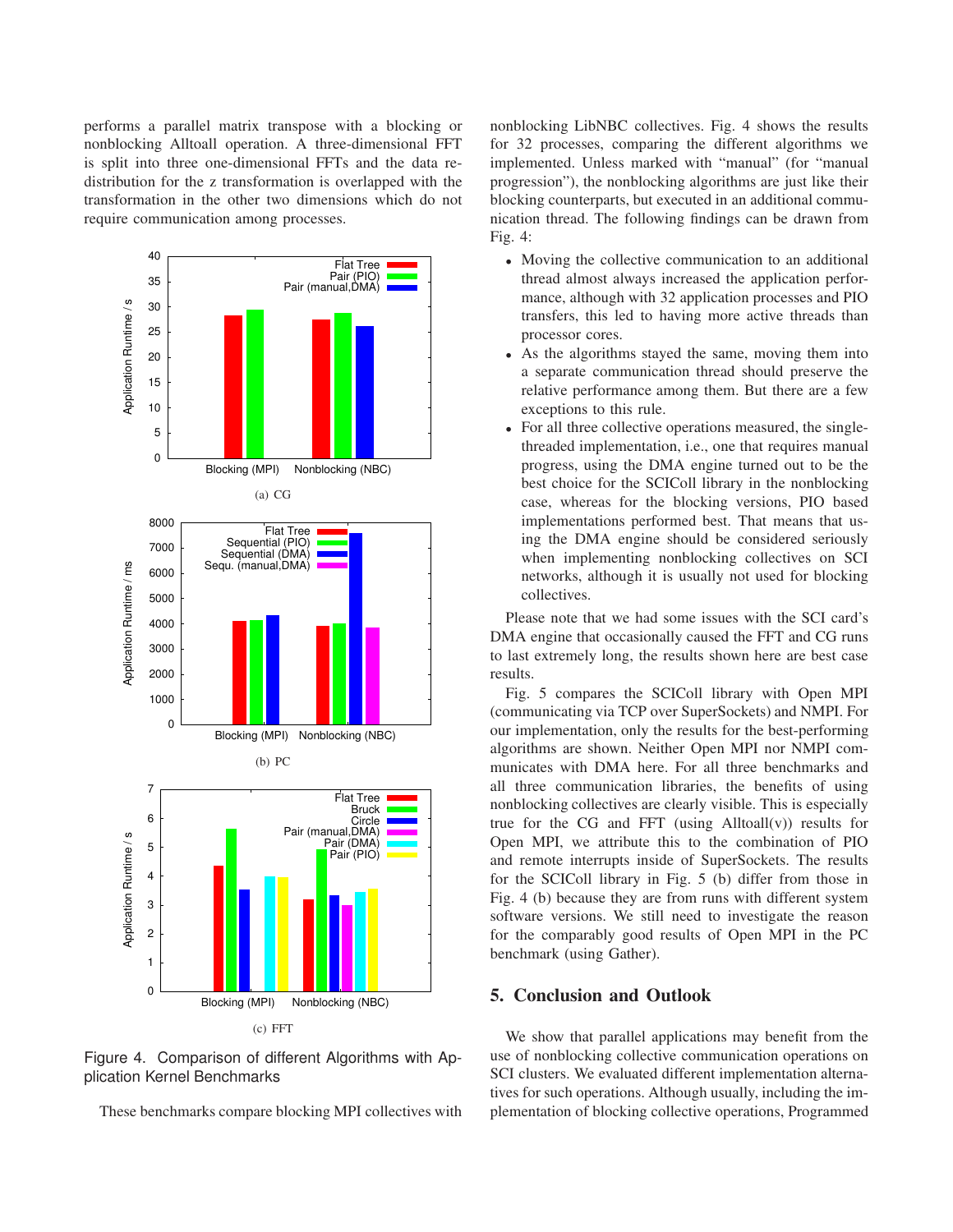

Figure 5. Application Kernel Benchmark Results over **SCI** 

I/O is used for data transfer over current-generation SCI hardware, because it provides significantly lower latency and higher throughput, compared to DMA transfers, according to our benchmark results, DMA is preferable for nonblocking collectives because it acts as a communication co-processor.

Our implementation may provide a blueprint for future nonblocking collective communication functions in NMPI in case the MPI standard includes such functions in the future. From a research perspective, we plan to support the new DX interconnect from Dolphin [21] with our SCI Collectives library. The DX technology provides significant improvements in terms of latency, throughput and DMA support, compared to SCI.

## **References**

- [1] IEEE, "Scalable Coherent Interface (SCI), Std 1596-1992."
- [2] T. Hoefler, A. Lumsdaine, and W. Rehm, "Implementation and Performance Analysis of Non-Blocking Collective Operations for MPI," in *In proceedings of the 2007 International Conference on High Performance Computing, Networking, Storage and Analysis, SC07*. IEEE Computer Society/ACM, Nov. 2007.
- [3] MPI Forum, "MPI: A Message-Passing Interface Standard. Version 2.1," June 23rd 2008, www.mpi-forum.org.
- [4] T. Hoefler, P. Gottschling, and A. Lumsdaine, "Leveraging Non-blocking Collective Communication in Highperformance Applications," in *SPAA'08, Proceedings of the Twentieth Annual Symposium on Parallelism in Algorithms and Architectures*. Association for Computing Machinery (ACM), Jun. 2008, pp. 113–115.
- [5] T. Hoefler, P. Gottschling, A. Lumsdaine, and W. Rehm, "Optimizing a Conjugate Gradient Solver with Non-Blocking Collective Operations," *Elsevier Journal of Parallel Computing (PARCO)*, vol. 33, no. 9, pp. 624–633, Sep. 2007.
- [6] T. Hoefler, M. Schellmann, S. Gorlatch, and A. Lumsdaine, "Communication Optimization for Medical Image Reconstruction Algorithms," in *Recent Advances in Parallel Virtual Machine and Message Passing Interface, 15th European PVM/MPI Users' Group Meeting*, vol. LNCS 5205. Springer, Sep. 2008, pp. 75–83.
- [7] T. Hoefler and A. Lumsdaine, "Optimizing non-blocking Collective Operations for InfiniBand," in *Proceedings of the 22nd IEEE International Parallel & Distributed Processing Symposium (IPDPS)*, Apr. 2008.
- [8] S. Kumar, G. Dosza, J. Berg, B. Cernohous, D. Miller, J. Ratterman, B. Smith, and P. Heidelberger, "Architecture of Component Collective Messaging Interface," in *Recent Advances in Parallel Virtual Machine and Message Passing Interface, 15th European PVM/MPI Users' Group Meeting*, vol. LNCS 5205. Springer, 9 2008.
- [9] J. Worringen, "Pipelining and Overlapping for MPI Collective Operations," in *Proceedings of the Workshop on High-Speed Local Networks (HSLN), in conjunction with 28th Annual IEEE International Conference on Local Computer Networks (LCN 2003)*, Bonn/Königswinter, Germany, October 2003, pp. 548–557.
- [10] S. Oral and A. George, "Multicast Performance Analysis for High-Speed Torus Networks," in *LCN '02: Proceedings of the 27th Annual IEEE Conference on Local Computer Networks*. Washington, DC, USA: IEEE Computer Society, 2002, pp. 619–628.